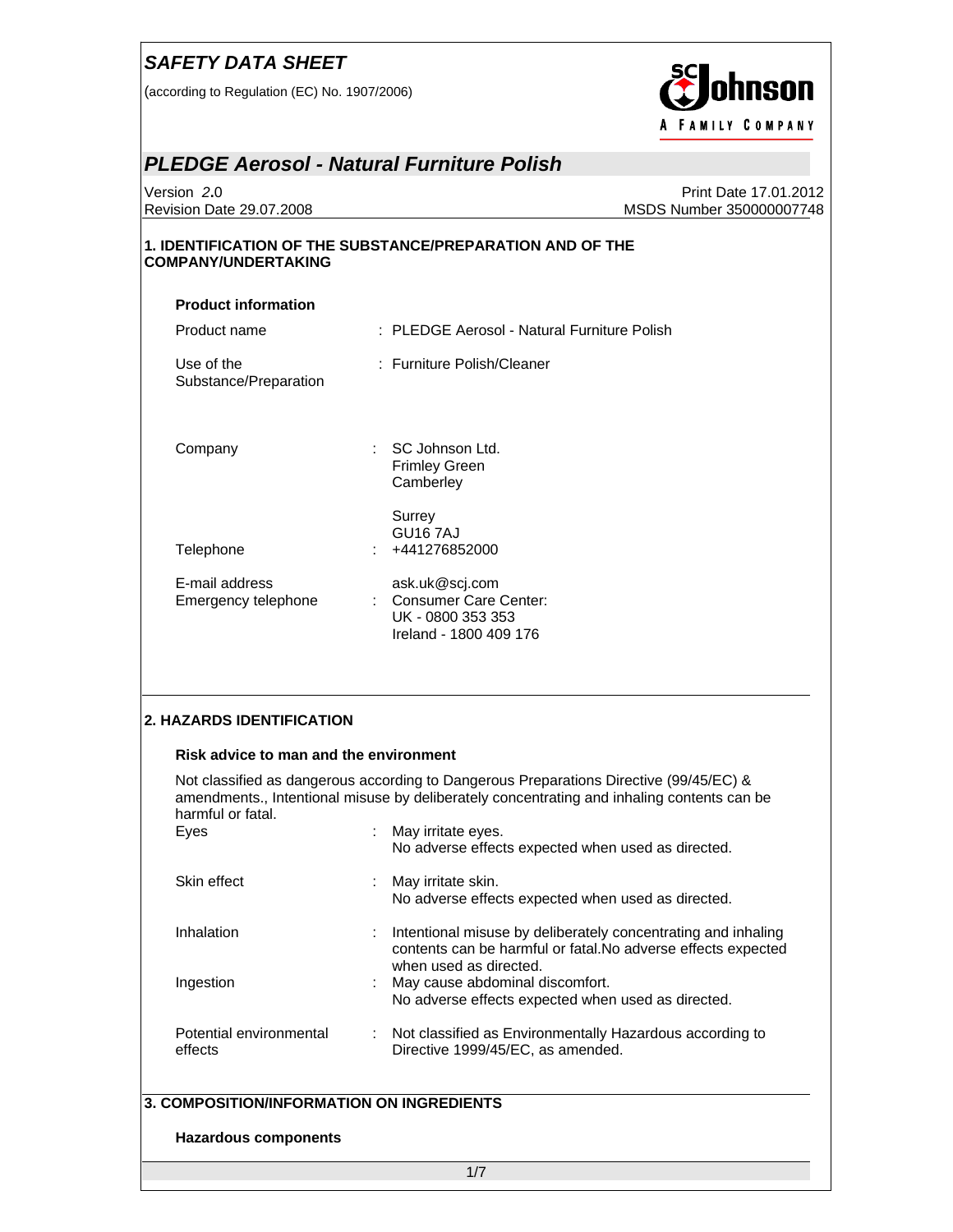(according to Regulation (EC) No. 1907/2006)



# *PLEDGE Aerosol - Natural Furniture Polish*

Version *2***.**0 Print Date 17.01.2012 Revision Date 29.07.2008 MSDS Number 35000007748

| <b>Chemical Name</b>                              | CAS-No.                                            | Symbol(<br>s) | R-phrase(s)                                                                                                                                                             | Weight %                                                       |
|---------------------------------------------------|----------------------------------------------------|---------------|-------------------------------------------------------------------------------------------------------------------------------------------------------------------------|----------------------------------------------------------------|
| Naphtha (petroleum),<br>ydrotreated heavy         | 64742-48-9                                         | Xn            | R10R65R66R67                                                                                                                                                            | $>= 10.00 - < 15.00$                                           |
| 4. FIRST AID MEASURES                             |                                                    |               |                                                                                                                                                                         |                                                                |
| Inhalation                                        | Move to fresh air.                                 |               | If breathing is affected, get medical attention.                                                                                                                        |                                                                |
| Skin contact                                      | Rinse with plenty of water.<br>÷.                  |               | Get medical attention if irritation develops and persists.                                                                                                              |                                                                |
| Eye contact                                       | Rinse with plenty of water.                        |               | Get medical attention if irritation develops and persists.                                                                                                              |                                                                |
| Ingestion                                         | Do NOT induce vomiting.<br>Rinse mouth with water. |               | If symptoms persist, call a physician.                                                                                                                                  |                                                                |
| 5. FIRE-FIGHTING MEASURES                         |                                                    |               |                                                                                                                                                                         |                                                                |
| Suitable extinguishing<br>media                   |                                                    |               | Use extinguishing measures that are appropriate to local<br>circumstances and the surrounding environment.                                                              |                                                                |
| Specific hazards during fire<br>fighting          | health.<br>Heating may cause an explosion.         |               | Exposure to decomposition products may be a hazard to<br>In case of fire and/or explosion do not breathe fumes.                                                         |                                                                |
| Special protective<br>equipment for fire-fighters |                                                    |               | Wear suitable protective clothing and gloves.<br>Refer to current EN or National standard as appropriate.                                                               | In the event of fire, wear self-contained breathing apparatus. |
| <b>6. ACCIDENTAL RELEASE MEASURES</b>             |                                                    |               |                                                                                                                                                                         |                                                                |
| Personal precautions                              | Remove all sources of ignition.                    |               | Use personal protective equipment.                                                                                                                                      |                                                                |
| Environmental precautions                         | contamination.                                     |               | Use appropriate containment to avoid environmental<br>Outside of normal use, avoid release to the environment.                                                          |                                                                |
| Methods for cleaning up                           | If damage occurs to aerosol can:                   |               | Contain spillage, and then collect with non-combustible<br>absorbent material, (e.g. sand, earth, diatomaceous earth,<br>local / national regulations (see section 13). | vermiculite) and place in container for disposal according to  |
|                                                   |                                                    | 2/7           |                                                                                                                                                                         |                                                                |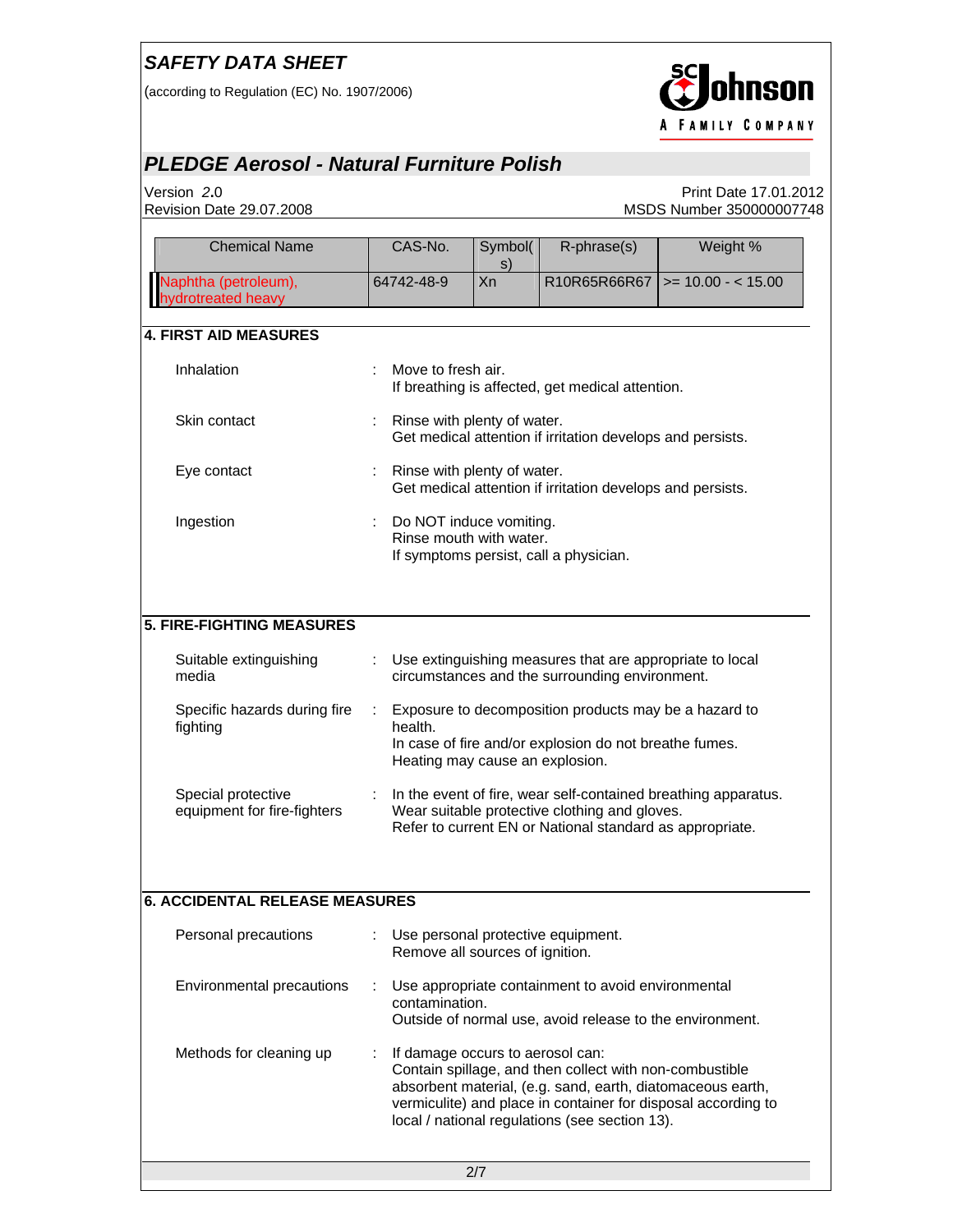(according to Regulation (EC) No. 1907/2006)



# *PLEDGE Aerosol - Natural Furniture Polish*

Version *2***.**0 Print Date 17.01.2012 Revision Date 29.07.2008 MSDS Number 350000007748

| <b>Handling</b>                                                                                               |                                                                                                                                                                                                                                                                    |
|---------------------------------------------------------------------------------------------------------------|--------------------------------------------------------------------------------------------------------------------------------------------------------------------------------------------------------------------------------------------------------------------|
| Advice on safe handling                                                                                       | Do not breathe vapours or spray mist.<br>$\mathcal{L}$<br>For personal protection see section 8.<br>Do not puncture.<br>Do not use in areas without adequate ventilation.                                                                                          |
| Advice on protection<br>against fire and explosion                                                            | Do not spray on a naked flame or any other incandescent<br>÷<br>material.<br>Keep away from heat and sources of ignition.                                                                                                                                          |
| <b>Storage</b>                                                                                                |                                                                                                                                                                                                                                                                    |
| Storage conditions                                                                                            | : BEWARE: Aerosol is pressurized. Keep away from direct sun<br>exposure and temperatures over 50°C. Do not open by force or<br>throw into fire even after use. Do not spray on flames or red-<br>hot objects.<br>No smoking.<br>Keep out of the reach of children. |
|                                                                                                               |                                                                                                                                                                                                                                                                    |
| Storage stability<br>8. EXPOSURE CONTROLS/PERSONAL PROTECTION<br>Components with workplace control parameters | No decomposition if stored and applied as directed.<br>÷<br>Contains no substances with occupational exposure limit values.                                                                                                                                        |
|                                                                                                               |                                                                                                                                                                                                                                                                    |
| Personal protective equipment<br>Hand protection                                                              | Wear suitable gloves.<br>The selected protective gloves have to satisfy the<br>specifications of EU Directive 89/689/EEC and the standard<br>EN 374 derived from it.<br>Before removing gloves clean them with soap and water.                                     |
| Eye protection                                                                                                | No special requirements.                                                                                                                                                                                                                                           |
| Skin and body protection                                                                                      | Wash contaminated clothing before re-use.                                                                                                                                                                                                                          |
| Hygiene measures                                                                                              | practice.<br>Wash hands before breaks and at the end of workday.                                                                                                                                                                                                   |
| 9. PHYSICAL AND CHEMICAL PROPERTIES                                                                           |                                                                                                                                                                                                                                                                    |
| Appearance                                                                                                    | Handle in accordance with good industrial hygiene and safety                                                                                                                                                                                                       |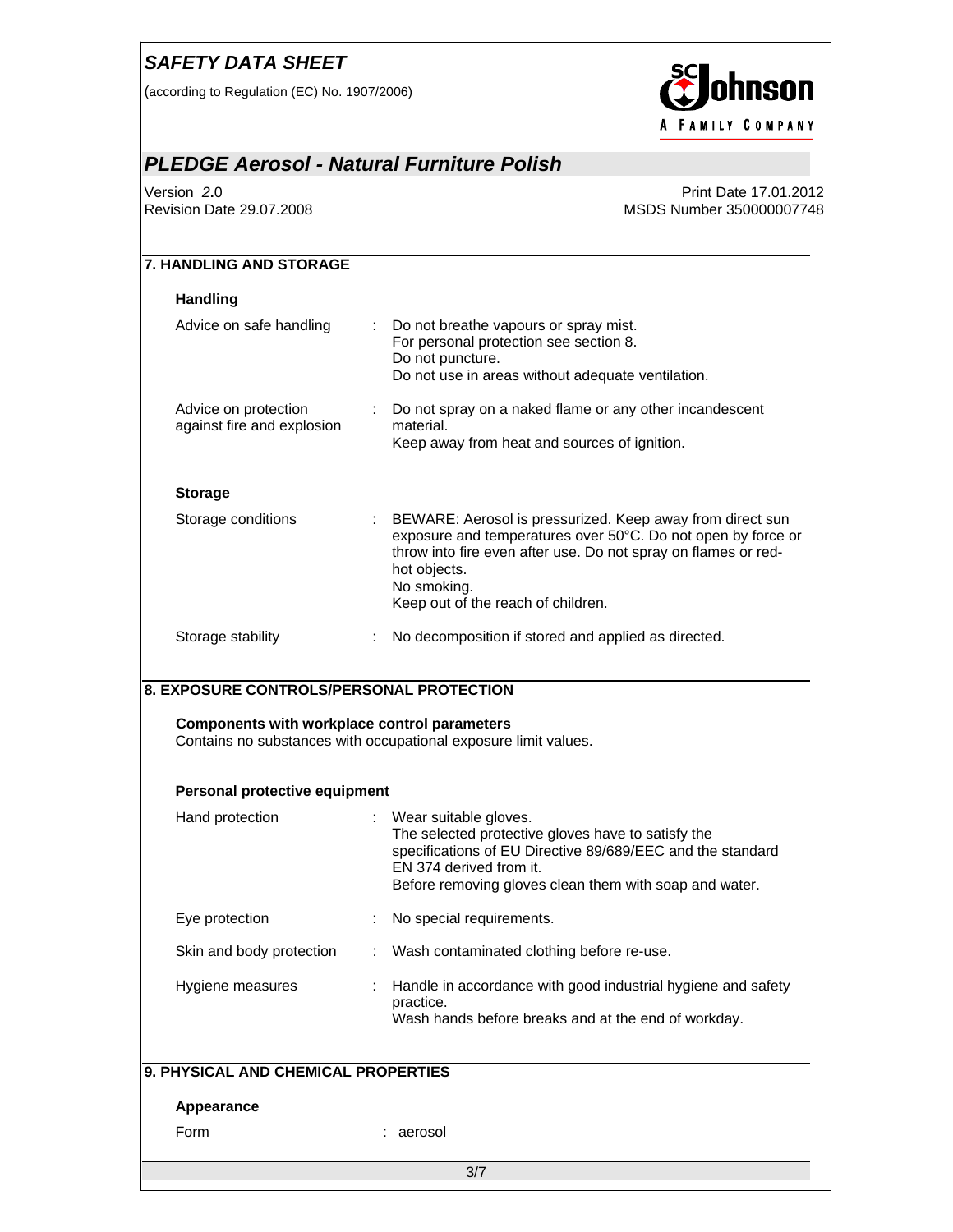(according to Regulation (EC) No. 1907/2006)



# *PLEDGE Aerosol - Natural Furniture Polish*

| Version 2.0<br>Revision Date 29.07.2008 | Print Date 17.01.2012<br>MSDS Number 350000007748       |  |  |  |
|-----------------------------------------|---------------------------------------------------------|--|--|--|
|                                         |                                                         |  |  |  |
| Colour                                  | : off-white                                             |  |  |  |
| Odour                                   | : characteristic                                        |  |  |  |
|                                         |                                                         |  |  |  |
| Safety data                             |                                                         |  |  |  |
| pH                                      | : not applicable                                        |  |  |  |
| Flash point                             | : not applicable                                        |  |  |  |
| Vapour pressure                         | : no data available                                     |  |  |  |
| Density                                 | $: 0.96$ g/cm3                                          |  |  |  |
| Water solubility                        | : negligible                                            |  |  |  |
| Solubility in other solvents            | : soluble                                               |  |  |  |
| Viscosity, kinematic                    | : $ca.3,125 - 7,500$ mm2/s<br>at 20 °C                  |  |  |  |
| <b>10. STABILITY AND REACTIVITY</b>     |                                                         |  |  |  |
| Conditions to avoid                     | Heat, flames and sparks.                                |  |  |  |
| Materials to avoid                      | : None.                                                 |  |  |  |
| Hazardous decomposition                 | : Stable under normal conditions.                       |  |  |  |
| products<br>Hazardous reactions         | : None known.                                           |  |  |  |
| <b>11. TOXICOLOGICAL INFORMATION</b>    |                                                         |  |  |  |
| Acute oral toxicity                     | LD50<br>estimated $> 2$ g/kg                            |  |  |  |
| Acute inhalation toxicity               |                                                         |  |  |  |
|                                         | No adverse effects expected when used as directed.      |  |  |  |
| Acute dermal toxicity                   | No adverse effects expected when used as directed.<br>÷ |  |  |  |
|                                         |                                                         |  |  |  |
| <b>12. ECOLOGICAL INFORMATION</b>       |                                                         |  |  |  |
|                                         |                                                         |  |  |  |
| Further information on ecology          |                                                         |  |  |  |
| 4/7                                     |                                                         |  |  |  |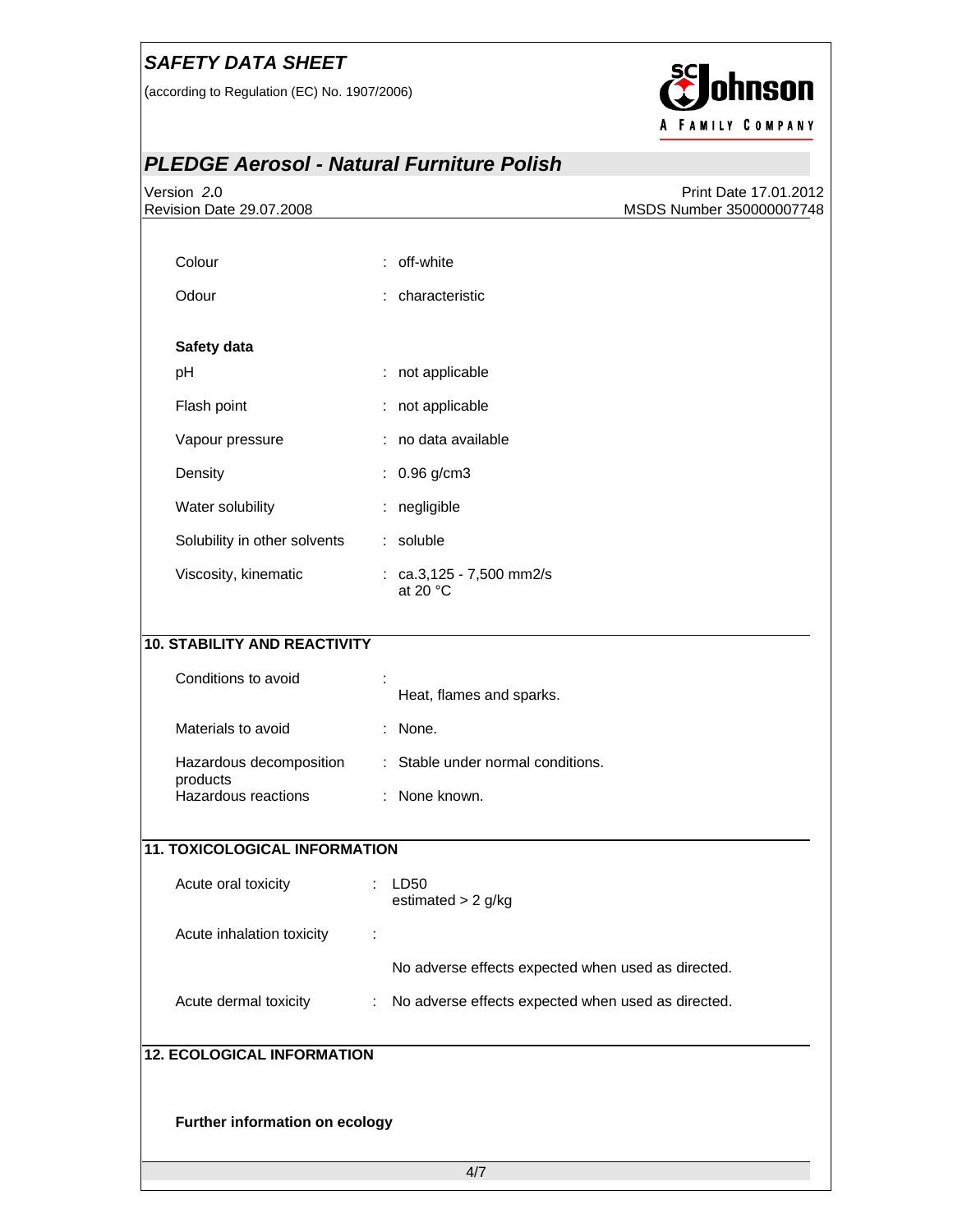(according to Regulation (EC) No. 1907/2006)



#### *PLEDGE Aerosol - Natural Furniture Polish*  Version *2***.**0 Print Date 17.01.2012 Revision Date 29.07.2008 MSDS Number 350000007748 Additional ecological information : This preparation is Not Classified as Environmentally Hazardous according to Directive 1999/45/EC, as amended. **13. DISPOSAL CONSIDERATIONS**  Product : Do not dispose of waste into sewer. Do not contaminate ponds, waterways or ditches with chemical or used container. Disposal should be in accordance with local, state or national legislation. Please recycle empty packaging. Contaminated packaging : Do not re-use empty containers. **14. TRANSPORT INFORMATION Land transport**  *ADR:*  UN-Number 1950 Class 2 ADR/RID-Labels 2.2 Packaging group Proper shipping name AEROSOLS, asphyxiant Derogation **Limited quantities derogation may be applicable to this product,** please check transport documents. **Sea transport**  *IMDG:* UN-Number 1950 Class 2 Packaging group ADR/RID-Labels: 2.2 Proper shipping name AEROSOLS, asphyxiant EmS F - D, S - U Marine pollutant Derogation Limited quantities derogation may be applicable to this product, please check transport documents. **Air transport**  *ICAO/IATA:*  Derogation SC Johnson typically does not ship products via air, therefore it has not been determined if the product container meets current IATA/ICAO package criteria. Refer to IATA/ICAO Dangerous Goods Regulations for detailed instructions when shipping this item by air.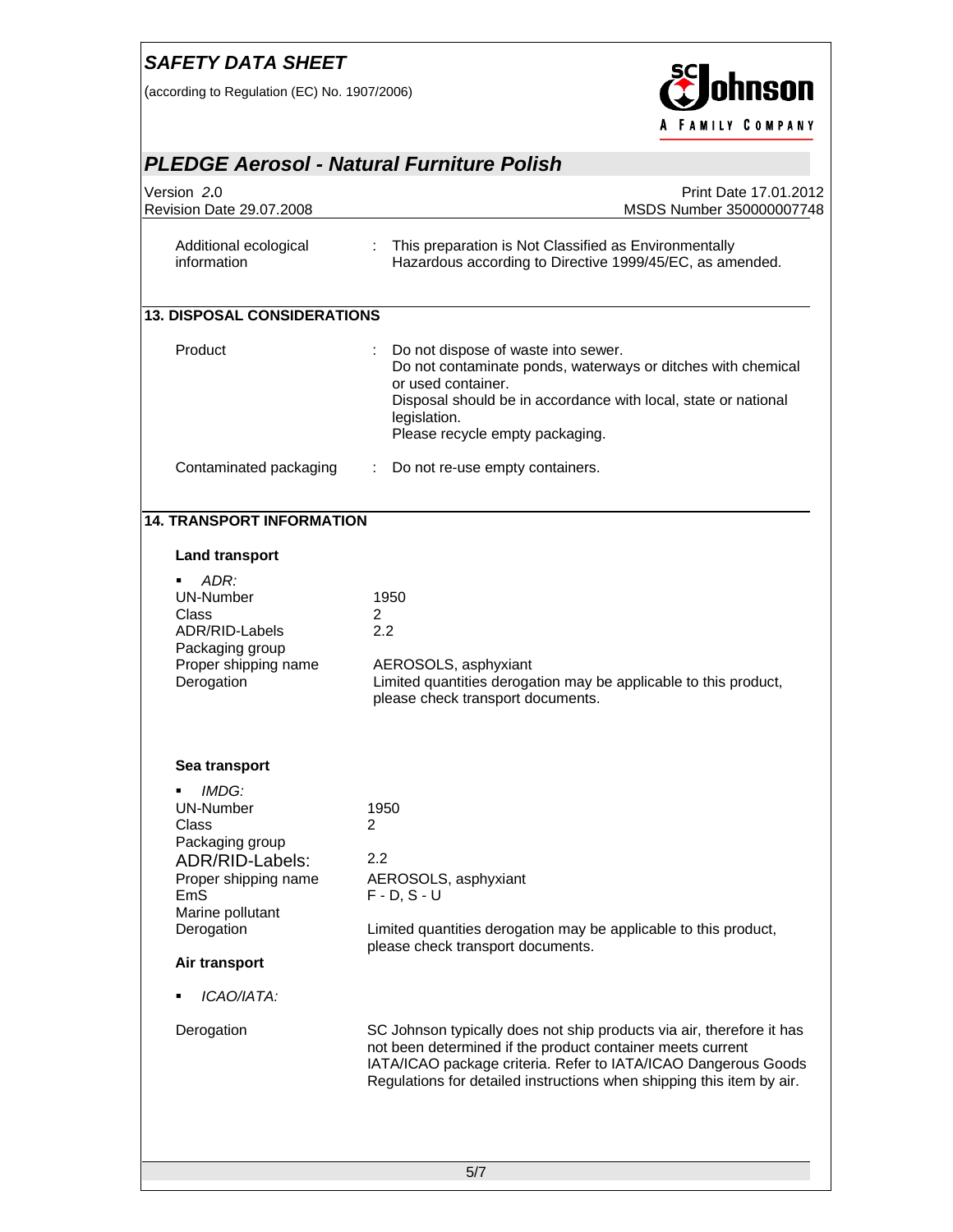(according to Regulation (EC) No. 1907/2006)



#### *PLEDGE Aerosol - Natural Furniture Polish*

Version *2***.**0 Print Date 17.01.2012 Revision Date 29.07.2008 MSDS Number 350000007748

| S-phrase(s)                                  | $:$ S2<br>S <sub>16</sub> | Keep out of the reach of children.<br>Keep away from sources of ignition - No<br>smoking.                                                                                                                        |
|----------------------------------------------|---------------------------|------------------------------------------------------------------------------------------------------------------------------------------------------------------------------------------------------------------|
|                                              | S23<br>S51                | Do not breathe spray.<br>Use only in well-ventilated areas.                                                                                                                                                      |
|                                              |                           |                                                                                                                                                                                                                  |
| Special labelling of certain<br>preparations |                           | : 12% by mass of contents are flammable.<br>Pressurized container. Protect from sunlight and do not expose<br>to temperatures exceeding 50 °C.<br>Do not pierce or burn, even after use. Do not spray on a naked |
|                                              |                           | flame or any incandescent material.                                                                                                                                                                              |
|                                              | Directive 1999/45/EC.     | The product is classified and labelled in accordance with                                                                                                                                                        |
|                                              |                           |                                                                                                                                                                                                                  |
|                                              |                           |                                                                                                                                                                                                                  |
| <b>Detergents regulations</b>                |                           |                                                                                                                                                                                                                  |
|                                              |                           |                                                                                                                                                                                                                  |

#### **16. OTHER INFORMATION**

#### **Further information**

Full text of R-phrases referred to under sections 2 and 3

| R <sub>10</sub> | Flammable.                                            |
|-----------------|-------------------------------------------------------|
| <b>R65</b>      | Harmful: may cause lung damage if swallowed.          |
| <b>R66</b>      | Repeated exposure may cause skin dryness or cracking. |
| <b>R67</b>      | Vapours may cause drowsiness and dizziness.           |